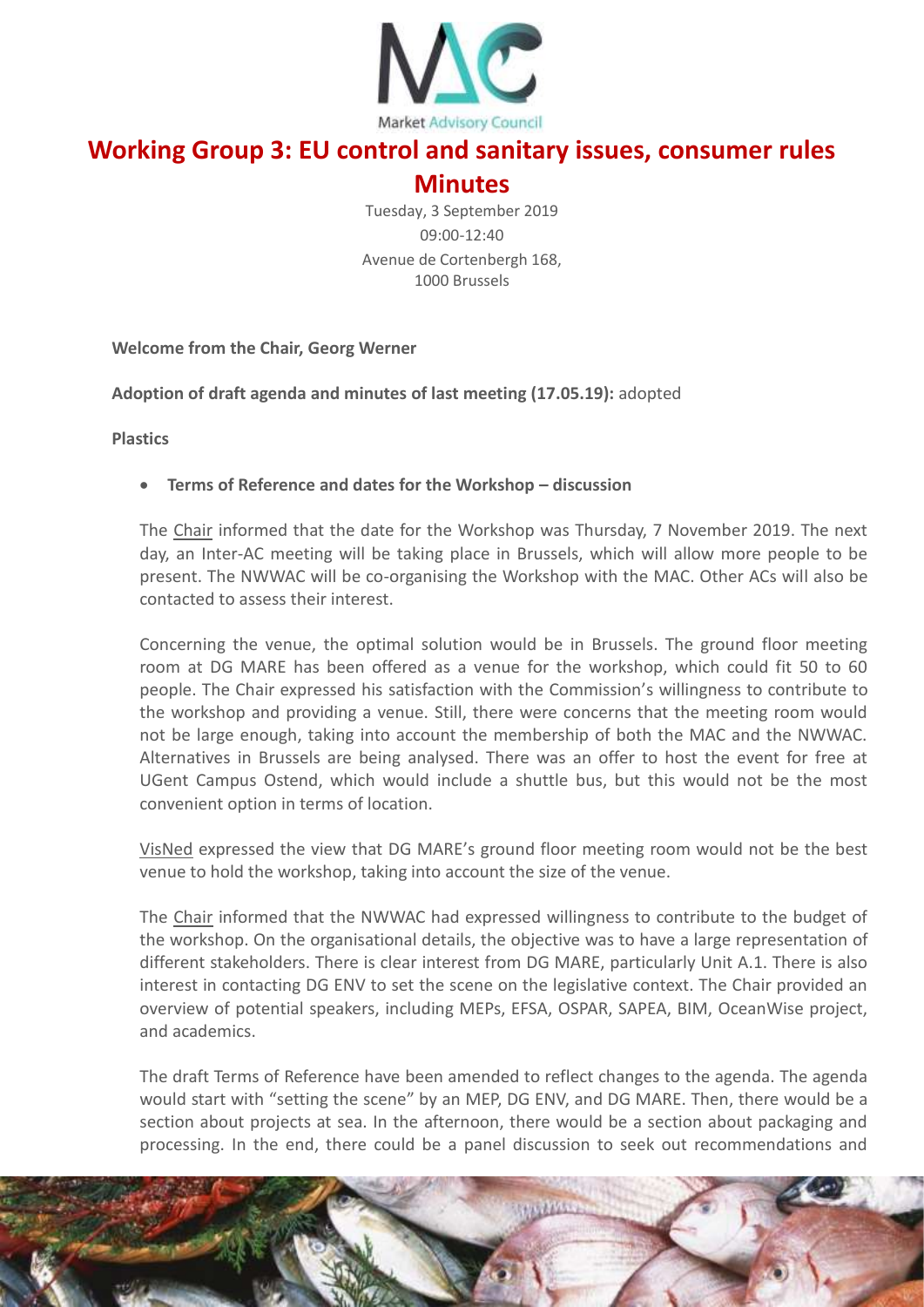

lessons learned from the workshop.

The Chair invited the members of the WG to provide suggestions of speakers.

Killybegs Fishermen's Organisation thanked the Chair and the Secretariat for the work that has been done on the workshop. They highlighted that there has been a lot of effort on the speakers and timing, but emphasised the importance of the follow-up report and the timescale to produce it, particularly if there will be specific rapporteurs throughout the day and output. Once there is an output, the information should be disseminated widely. Factual information on plastics, microplastics, and nanoplastics, from a marketing point-of-view, is very important.

The Chair replied that the outcomes of the workshop will be collected, in order to produce a document to show the lessons learned and the way forward, including potentially also recommendations and best practices with a focus on MAC stakeholders.

Visfederatie expressed support for the setup and the programme. What concerns the MAC, there must be a connection to the market and there should be some thought on the questions to be asked. There should be a speaker from the retail sector, i.e. at the end of the chain, in order to see if they are shaping any strategy that could affect the value chain. Someone from a sustainability department could be a good option. It is important to produce an output to be used as continuing work or by spreading information with value added to the participants and those who expect advice from the MAC.

The Chair proposed EuroCommere as a contact for a retail speaker.

Good Fish Foundation highlighted that, since the seafood industry relies considerably on plastics for hygiene reasons, it would be quite relevant to have an overview of best practices. There could be a reference base for organisations and Member States.

OPP-07-LUGO underscored the importance of plastic for the whole value chain. With some advertising among other ACs, there could be a wider audience. They expressed their satisfaction with the programme.

The Chair agreed that a larger venue should be considered to host a wider audience.

The AAC Secretariat expressed support for the programme and expressed willingness to suggest speakers on the topic of aquaculture.

The Chair recognised the importance of the aquaculture sector, so their best practices should be taken into account as well.

EMPA expressed the interest of the aquaculture sector on the topic. There is the issue of microplastics in connection to mussels. There are a number of initiatives, developed in the past twenty years, to deal with the collection of waste and putting in place biodegradable products. There have been developments with starch bags, which have a lifespan of around six months.

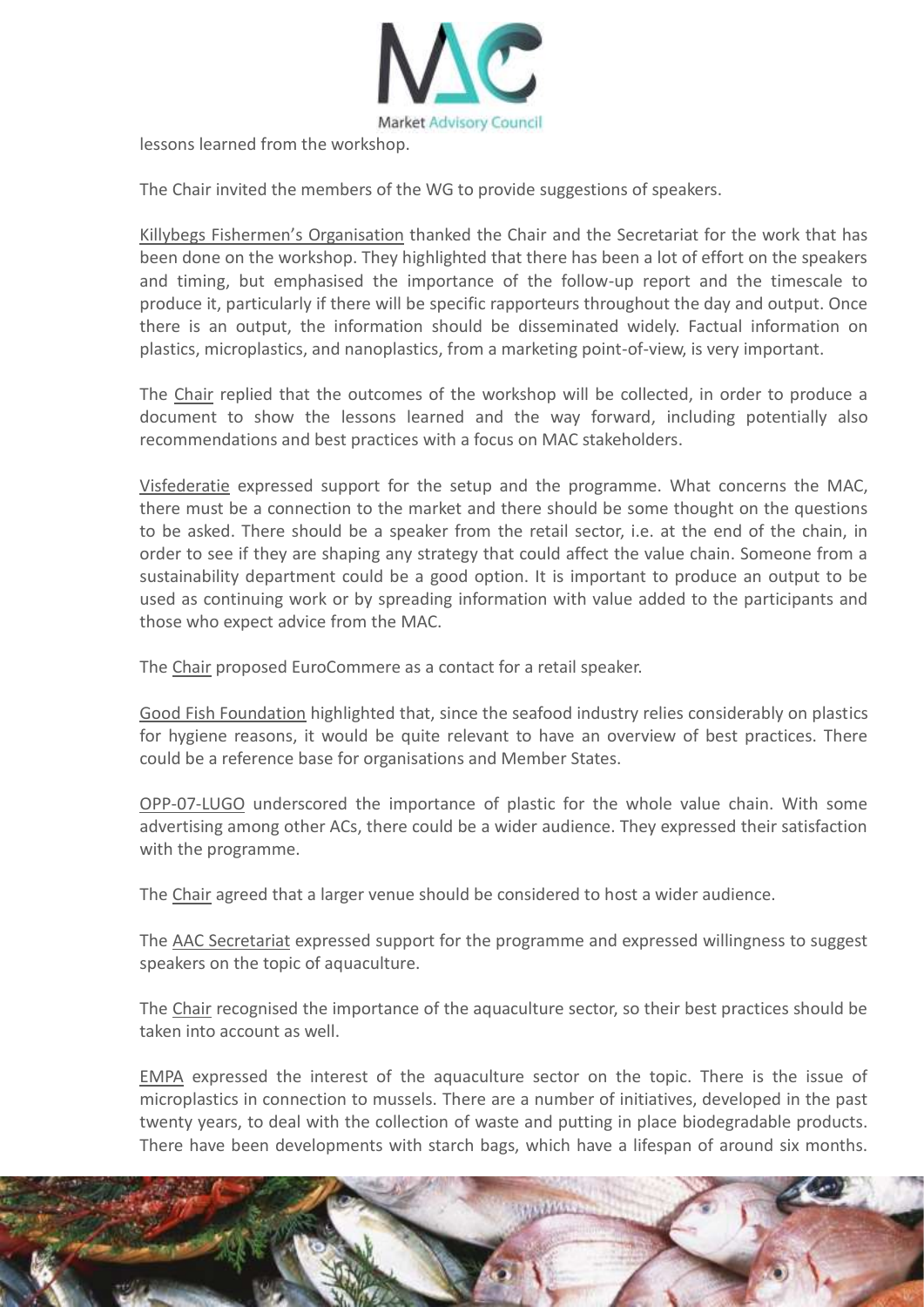

This can be difficult for professional use, since, if you do not use the bags in that period of time, the product disintegrates, since they are biodegradable. Therefore, there are examples that illustrate the use of alternative products for collection, packaging, and distribution.

The Chair took note of the request.

ANFACO underlined the importance of discussing the state-of-play on microplastics on the value chain with the European Commission. One of the major problems of the production of plastics in not in Europe, but with third countries. They proposed postponing the workshop to the beginning of 2020, in order to include panels on the situation in Asia, in Africa, and in America. It should be supplemented by scientific studies. These can provide an added-value for the Commission when negotiating agreements with third countries. The scope should be expanded to include concrete measures for the new European Commission.

The Chair responded that scientific studies likely go beyond the scope of the MAC and the workshop at hand and require a lot of time. A lot of times, plastic waste from third countries actually originates in industrialised countries. He acknowledged that there should be, perhaps, a speaker on that topic, however. It would be better to have speakers that can provide recommendations on the MAC's contributions. The Chair took note of the point that pollution is often a problem that lies elsewhere.

Good Fish Foundation agreed that it is a global problem. Still, it could be better to have a discussion on the global issues at a further meeting.

EMPA suggested to invite people from a water technological platform. Besides the development of methods to extract microplastics from the water, the use of a physical or chemical treatment in water treatment centrals is also a solution. They stressed that land-based pollution is responsible for 80% of marine pollution. Therefore, it is necessary to explore how these centrals are working.

The Chair took note of the request.

VisNed highlighted that there are discussions in a scientific context, but that social media can have a very detrimental effect regarding communication. For example, if microplastics are found in fish at scientifically safe levels, the latter part is not communicated. They underscored the importance of preparing the communication for before and after the workshop. The detrimental effects on the perception of fish as healthy products from the sea could be considerable.

The Chair agreed on the importance of communicating that the MAC and its members are not the primary cause of plastics pollution.

VisNed underscored that it is a matter of marketing. Therefore, communication should be properly considered.

Bundesverband der deutschen Fischindustrie und des Fischgrosshandels e.V. stated that it is

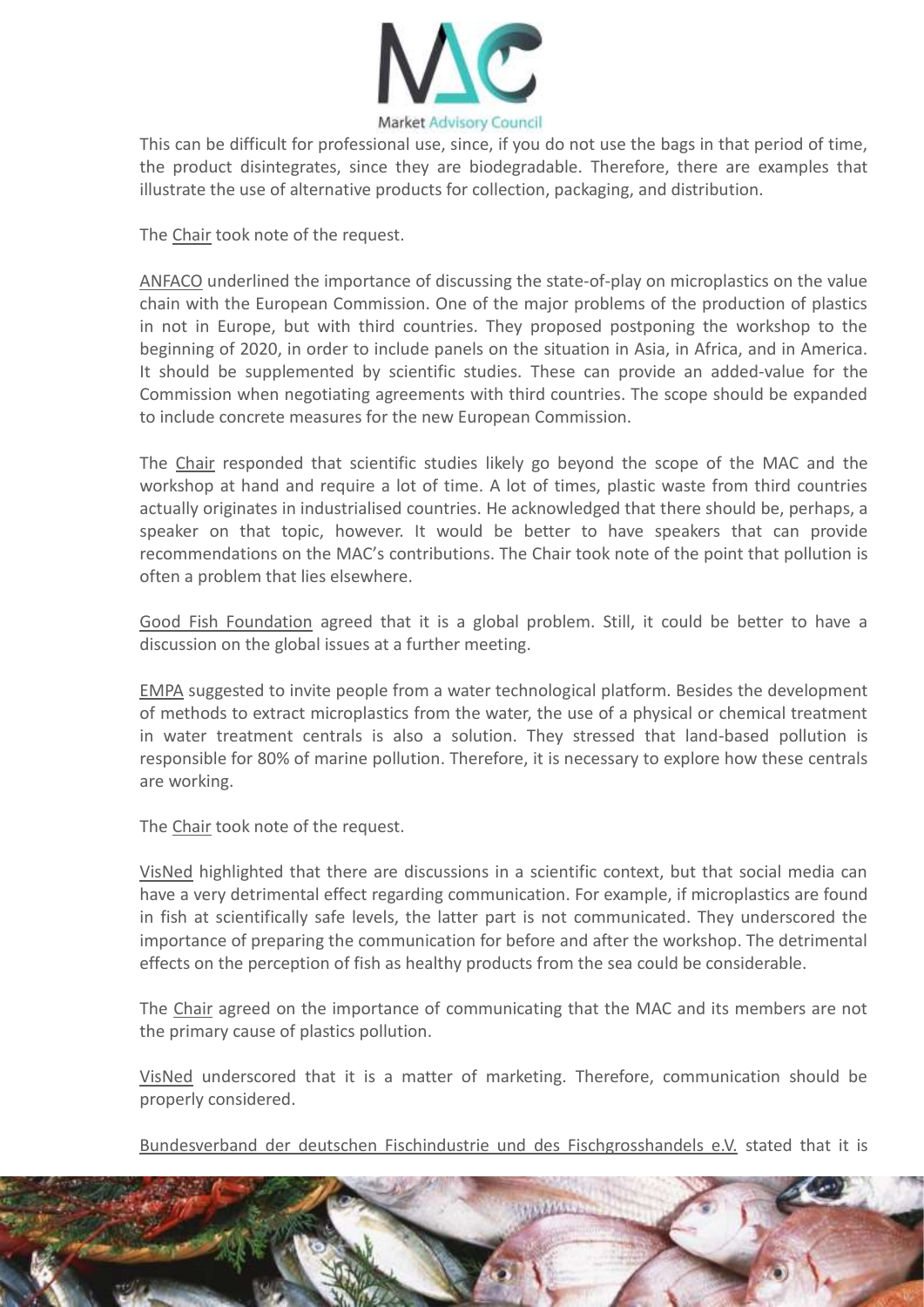

known that there are some impacts coming from the seafood sector. It is important to determine if there an answer to those. For example, there are issues of ghost nets, package material, recyclability. It is necessary to find more intelligent packaging and to make it easier to recycle and reuse material. Scientists are still discussing the definition of microplastics. There should be a focus on good practices and initiatives.

The Chair agreed that it is important to focus on what the actors do, highlighting good initiatives and innovations.

VisNed highlighted several examples, including the development of biodegradable fishnets and the use of cardboard packaging.

The Chair stated that the outcome document can be a chance to collect that type of information based on the expertise from the MAC. Members should be invited to raise those examples.

ETF commented that there are large international organisation with large budgets working on this type. There are also large international conferences, such as the OurOcean conference taking place in October. The MAC should focus on the commitments that it can take to save the oceans. There can be a commitment to work on the mechanisms to help this situation and to avoid using plastics, replacing it for biodegradable materials.

The Chair was unsure about the possibility for the MAC to make commitments, but added that the MAC should highlight existing solutions concerning plastics.

EAPO, concerning outcomes, drew attention to the directive on the reduction of the impact of certain plastic products on the environment. The Commission has developed an implementation plan to accompany the directive. One of the outcomes would be how the ACs could be involved in the implementation of the relevant directives.

FEAP stated that the role of the MAC should be to provide the connection between the European legislation and improvements in recyclability. They exemplified that, in the aquaculture sector, there have been developments in the bags used for fishmeal, in order to achieve reuse, but that this is blocked by the legislation.

The Chair thanked the members for their contributions to the topic. Since there will be no further meetings until the workshop, there will be updates via email.

#### **Focus Group on Consumer Information**

#### **Update on the second meeting (19.06.19) – presentation**

The Chair explained that the Focus Group worked through a google document where everyone could provide their input. Focus Groups should be for gathering and collecting information without a final decision. At the second meeting, the members discussed the contents of the google document. Then there was a one month period for further comments on the draft. In the

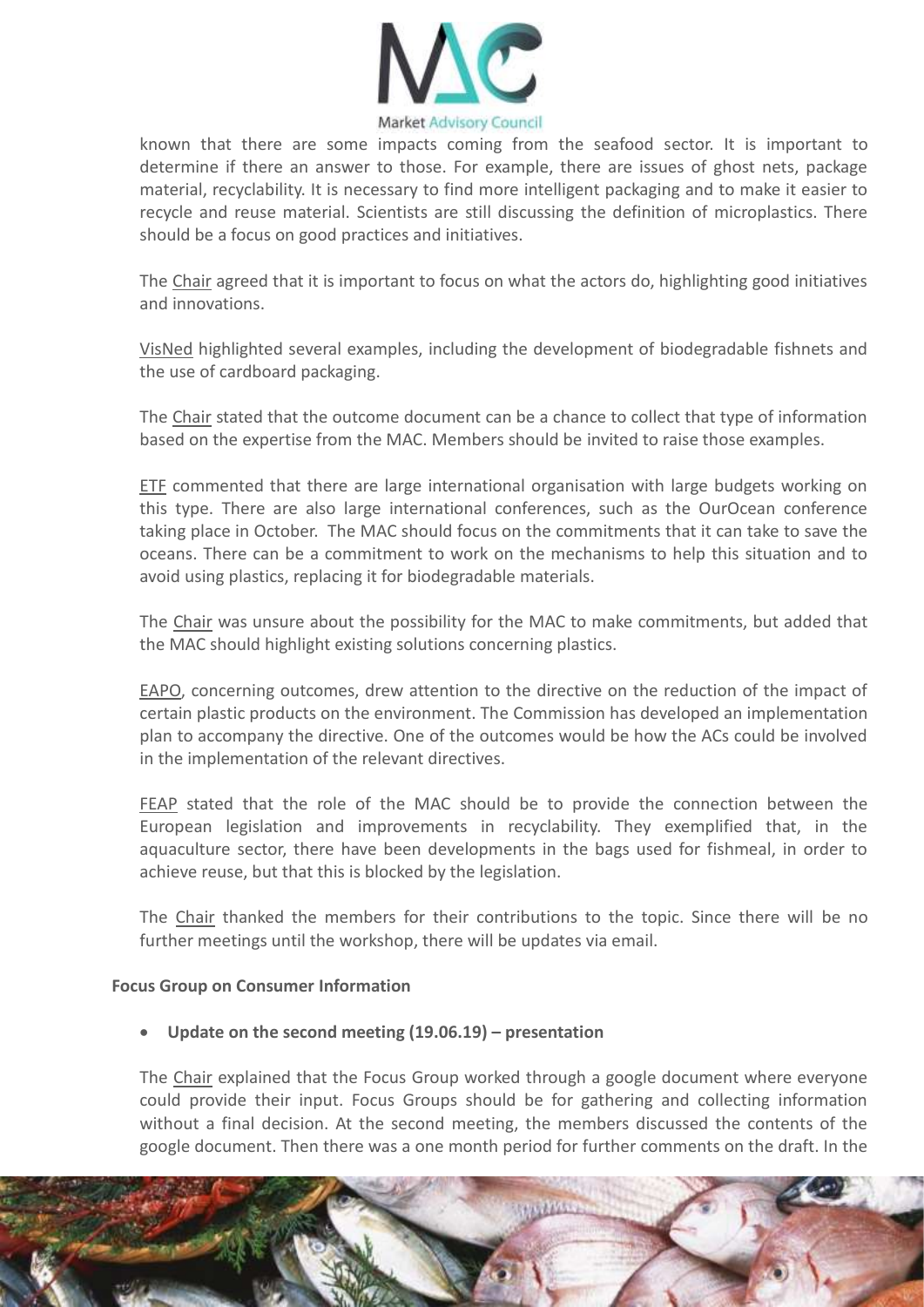

beginning, there was expectation that a draft text would be ready for discussion at the WG meeting. However, there was decision to hold another FG meeting, taking into account the number of comments and since several questions remained unresolved. It would be beneficial for the members of the FG to meet in person one more time and resolve these pending issues.

#### **Way forward – discussion**

Good Fish Foundation commented that, continuously, FGs are developing documents with the agreement of all the members. If the outcome is an agreed document, then the WG simply needs to "rubberstamp". Even if a document is not finalised, issues without an agreement should remain in the draft and be discussed among the WG. Otherwise, the dossier remains too long in the FG's level.

The Chair responded that, in general, he agreed with the Good Fish Foundation's comments. The intention is for the third meeting of the FG to be the final one. There will definitely be questions for the WG to solve. In the current draft, there are issues that can be solved by having a meeting in person. A FG is not the instance to decide on contradictory positions.

Bundesverband der deutschen Fischindustrie und des Fischgrosshandels e.V. stated that there is a text with structure prepared by the FG, but that there is also plenty of text that does not fit the structure. They would appreciate another FG meeting, in order to achieve more structure and to have a true draft advice.

The Chair recalled that it has been agreed in the MAC that FGs should be to collect all the available information. FGs do not have to reach a final text. The text has been consolidated, but it includes the pending issues. The new version of the text will be circulated with the FG members in the following days.

Visfederatie agreed with the Chair's proposal, but also expressed agreement with Good Fish Foundation's comments. They asked the FG members to consider two more points: new veggie products which imitate fish products and nutritional labelling. Under the Nutri-score, it is possible for healthy fish with a high fat content to receive a red score, since there is no distinctions between good and bad fats. Additionally, smoked fish receives a red score due to the high level of salt.

The Chair agreed that those two points could be considered by the FG members.

Marine Stewardship Council expressed his understanding that the FG requires another meeting to work on the text. Taking into account the agreement on the Guidelines on the Functioning of the Focus Group, he wanted to know if there had been terms of reference prepared for the FG on Consumer Information.

The Chair explained that, since the FG on Consumer Information had been set up before the Guidelines were developed, terms of reference had not been developed, but he took note of the request to draft terms of reference for the FG.

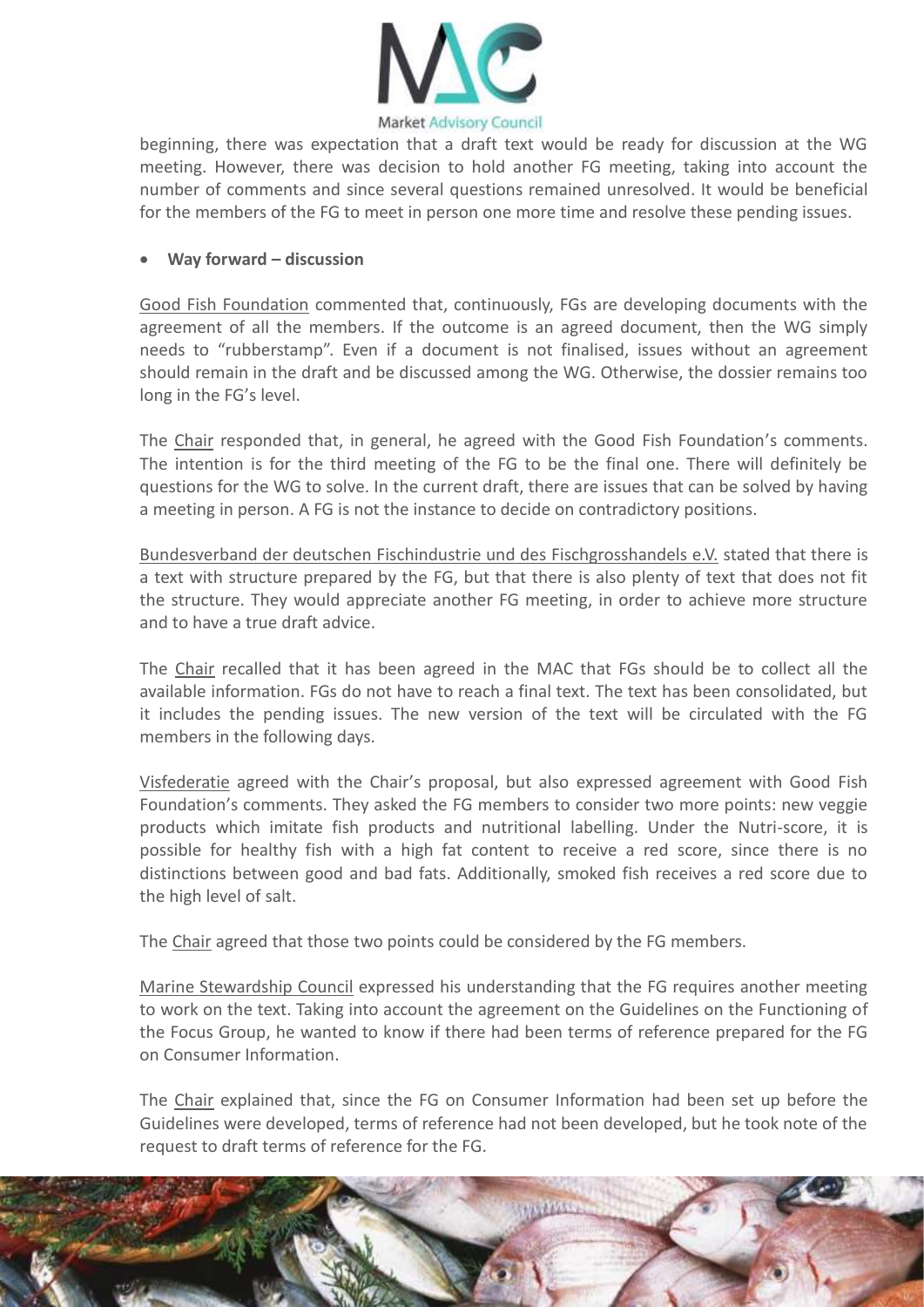

Marine Stewardship Council highlighted the importance of the terms of reference, taking into account Visfederatie's request to add two additional topics to the FG.

The Chair stated that the members of the FG will be informed in advance via email of the request to add two additional topics, so that they can attend the meeting prepared. Once terms of reference are prepared, these will be shared with the WG.

On the document, the Chair explained that the overall structure has not been changed. The document starts with an overview of the applicable legislation. The first substantial section includes a review of different available studies on consumer information. The text discusses different types of labelling. The text also touches upon the issue of the level playing field, in line also with the decision by WG 2 not to address consumer information in the WG 2 Level Playing Field advice. The text also includes examples of good practices and innovative solutions. In the second meeting, however it became clear that it can be difficult to list new solutions, since the market is continuously changing and it is hardly possible to list all of them. Given the vast number of different systems which can directly or indirectly be used to provide information to consumers, in practice this means that interoperability becomes a problem. More time will also be required to make proposals for recommendations.

Bundesverband der deutschen Fischindustrie und des Fischgrosshandels e.V. underlined the importance of focusing the discussion on the main topic. There are discrepancies between scientific studies and the reality in the market that should be considered. Market statistics should be included in the advice.

Europêche argued that the FG members are already being quite disciplined in their work. Members have been providing scientific information. If there is information from the traders to disprove the empirical data collected thus far, this information is more than welcome.

The EMPA wishes to know if the issue of conflicts between different legislations will be taken into account. There are in particular problems concerning phytosanitary quality obligations. According to European legislation, the logo and the name of PDO, PGI and STG, on the one hand, and the logo of the appellation BIO, on the other hand, should appear in the largest letters / sizes on the label, which is incompatible between a PDO and the BIO or an STG and the BIO for example when the same product is approved under each of the regulations. They have already informed the Commission of these problems and propose to prioritize the symbols and the information, with no response yet.

The Chair took note of EMPA's point to discuss with the FG members.

Visned stated that, on the topic of consumer information, the issue seems to be becoming extremely complex, in a way that consumers to do not expect. They urged the FG to advise the Commission to be as simple as possible. The more discussions take place at the MAC, the more complex they become, and a solution would be farther away.

The Chair expressed his confidence that, with another personal exchange between FG members,

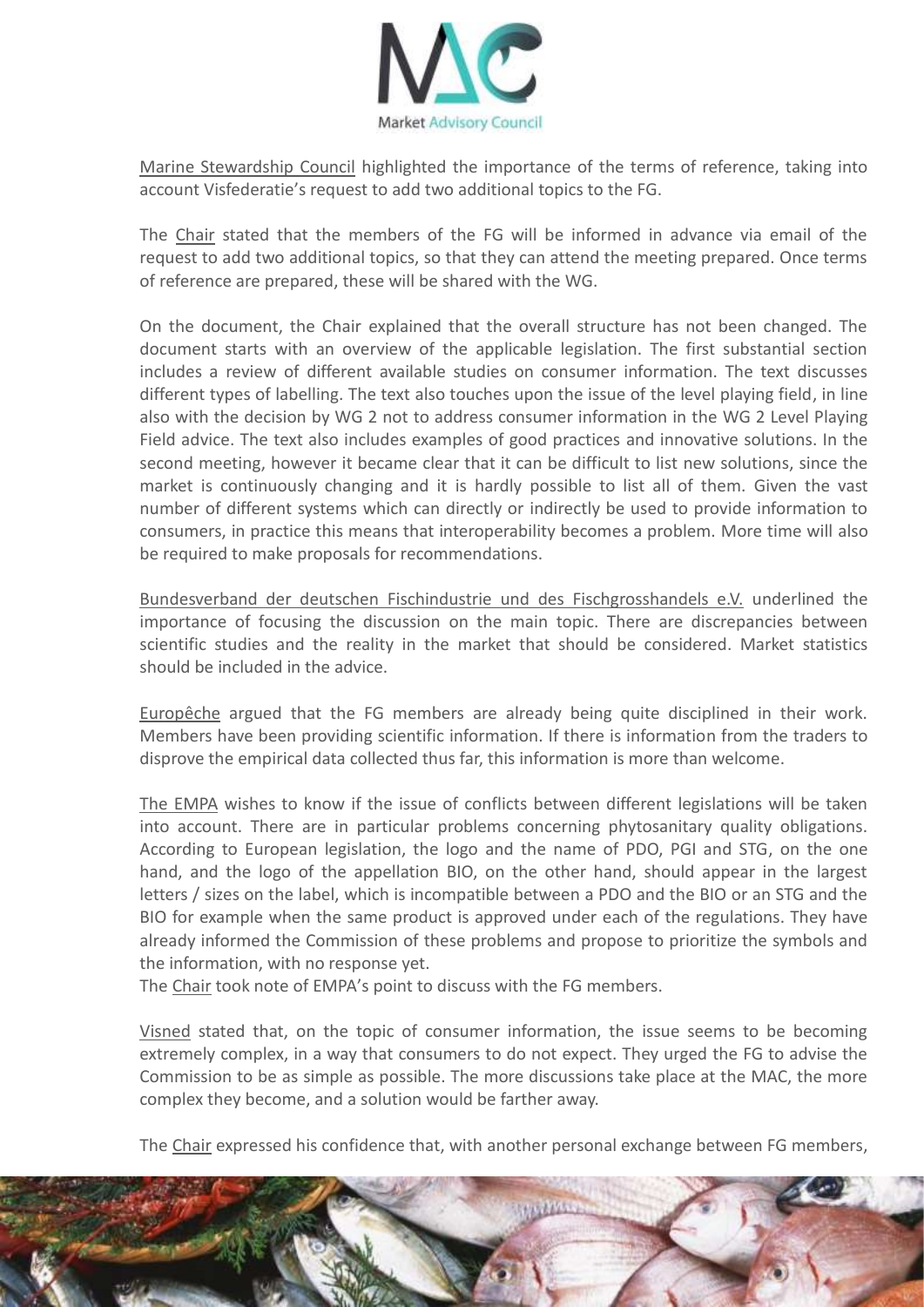

a number of open points will be resolved. If there is no consensus among the FG, the topics will move forward to the WG and ultimately the ExCom, as the procedure foresees.

ANFACO proposed to include in the text the conflict between the Protected Designation of Origin, alongside with the future mandatory information on place of origin/production for the labelling of seafood products, because there are some cases where it is against the consumer information rights, despite the fact that a clear traceability exists.

The Chair took note of the request. The Chair expressed confidence that the third meeting of the FG will be able to move forward with the draft advice.

#### **Horizon Europe Co-design 2021-2024**

#### **Exchange of views on the MAC's response to the online consultation**

The Chair explained that the consultation consists of an online questionnaire, which has been sent to all MAC members. The Commission sent the consultation via email to Advisory Councils, inviting them to participate. The Horizon Europe project is about Europe's research and innovation priorities. The Commission is inviting everyone around the world to provide ideas on different aspects to be targeted by EU-funded research. The programme is to run from 2021 to 2027, and the consultation is only for the first phase. There is a proposed budget of 100 billion  $E$ . The process will shape EU research and innovation investments in the upcoming years.

The Chair outlined that the public consultation includes a vast number of topics. Many of them are far removed from the MAC's remit. One of the items that the MAC could provide input for is "food, bioeconomy, natural resources, agriculture, and the environment" under Section D. There is an accompanying document, which demonstrates that the MAC could provide a list of issues for the Commission to consider to research and investigate.

Good Fish Foundation expressed the view that researchers tend to work in silos. Nowadays, researchers must involve stakeholders and there is a gradual improvement, but there is not a good integration of the market and societal player. The MAC should ask for an improvement of the structure, so that science works more closely with society.

EMPA explained that they have worked with previous research projects funded by the EU. In 2002, the Commission asked them to work on projects to unlock the potential of aquaculture to which they contributed. In 2009, the Commission proposed a new action on aquaculture, since the situation had stagnated. In 2013, the Commission prepared new documents on aquaculture, which mentioned that the potential for aquaculture was blocked. The European Parliament also stated aquaculture was blocked. The Commission provided funding for research, but it was 'pure' research, so it did not fully take into account commercial enterprises. In a recent research project on aquaculture, they informed the European Commission that the terms of reference were not being respected and decided to leave it. In the end, only very small enterprises, which are not representative of the sector, participated in exchange for funding. The researchers were just issuing the same research over and over again. Research programmes should provide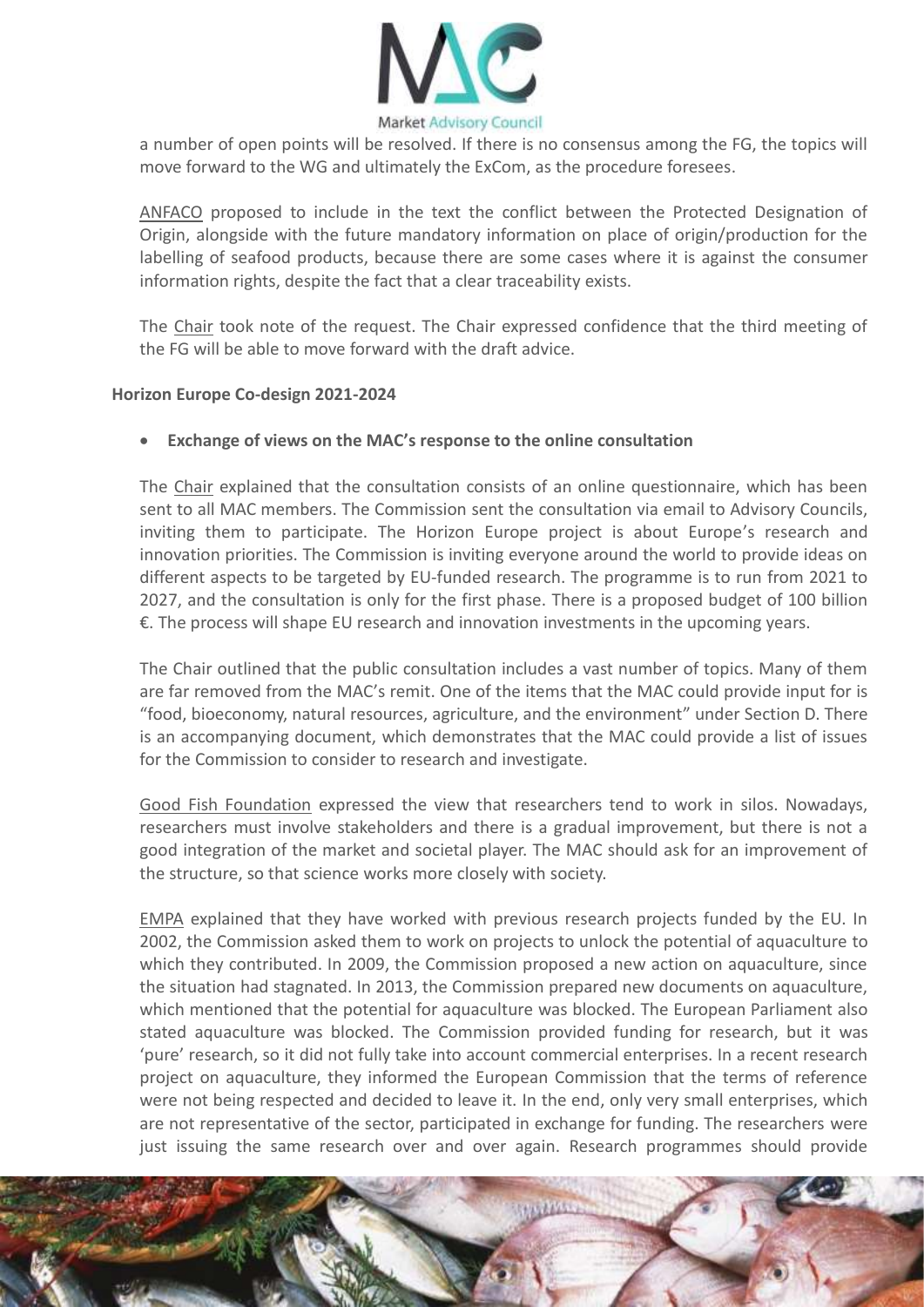

practical results and transfer innovation.

ANFACO argued that Horizon Europe should include commercial enterprises. The reality of the fisheries sector is quite different from other sectors, since other sectors involve much larger companies and stronger lobbies. The seafood sector often receives requests to participate in research projects that are not adapted to its commercial reality. Horizon Europe should focus on smaller projects. The MAC should ask for smaller projects with less participants, in order to focus on specific topics. The EMFF should also allow smaller projects adapted to the problems of the seafood sector. Horizon Europe is too focused on larger consortiums.

The Chair took note of the need of adaptation to the reality of the fisheries sector.

Visfederatie, based on the interventions, wondered if the MAC should answer to the online consultation. They suggested that it should be for the members to submit their individual contributions. If there are strong ideas on priorities, the other option would be to send a letter to the European Commission.

The Chair agreed with Visfederatie's proposal.

CEP argued that it would be valid for the MAC to submit a general point. Looking at future climate change and resource scarcity, land-based food production will be under much greater pressure and face larger challenges. Capture fisheries are a renewable natural resource with relatively low impact. At the macro-level, high level scientific questions are worth addressing to protect this renewable resource, to address issues such as ocean acidification and displacement of spawning stocks due to changing ocean temperatures. After providing an overall position, then there could be more detailed input with itemized projects.

The Chair highlighted that the deadline for the online consultation was 7 September.

FEAP expressed agreement with the comments by EMPA concerning research investments. They highlighted that, in October, a meeting of aquaculture researchers will take place, which will include 1,600 people. They explained that the European Aquaculture Technology and Innovation Platform has produced a white paper about the needs of the sector in relation to research. They proposed the use of the white paper as a basis for the MAC's contribution.

The Chair drew attention to the difficulty in including all topics mentioned in the MAC's contribution, but highlighted that the members could submit individual contributions.

Good Fish Foundation expressed support for a high level letter by the MAC and individual contributions by the members.

Killybegs Fishermen's Organisation agreed that the MAC's view would have to be high level. The issues mentioned by other members are quite important, but it is important to keep in mind the MAC's remit. They expressed support for CEP's suggestion. From the market's perspective, there should be research and development, but the MAC should not go into other stakeholders' remit.

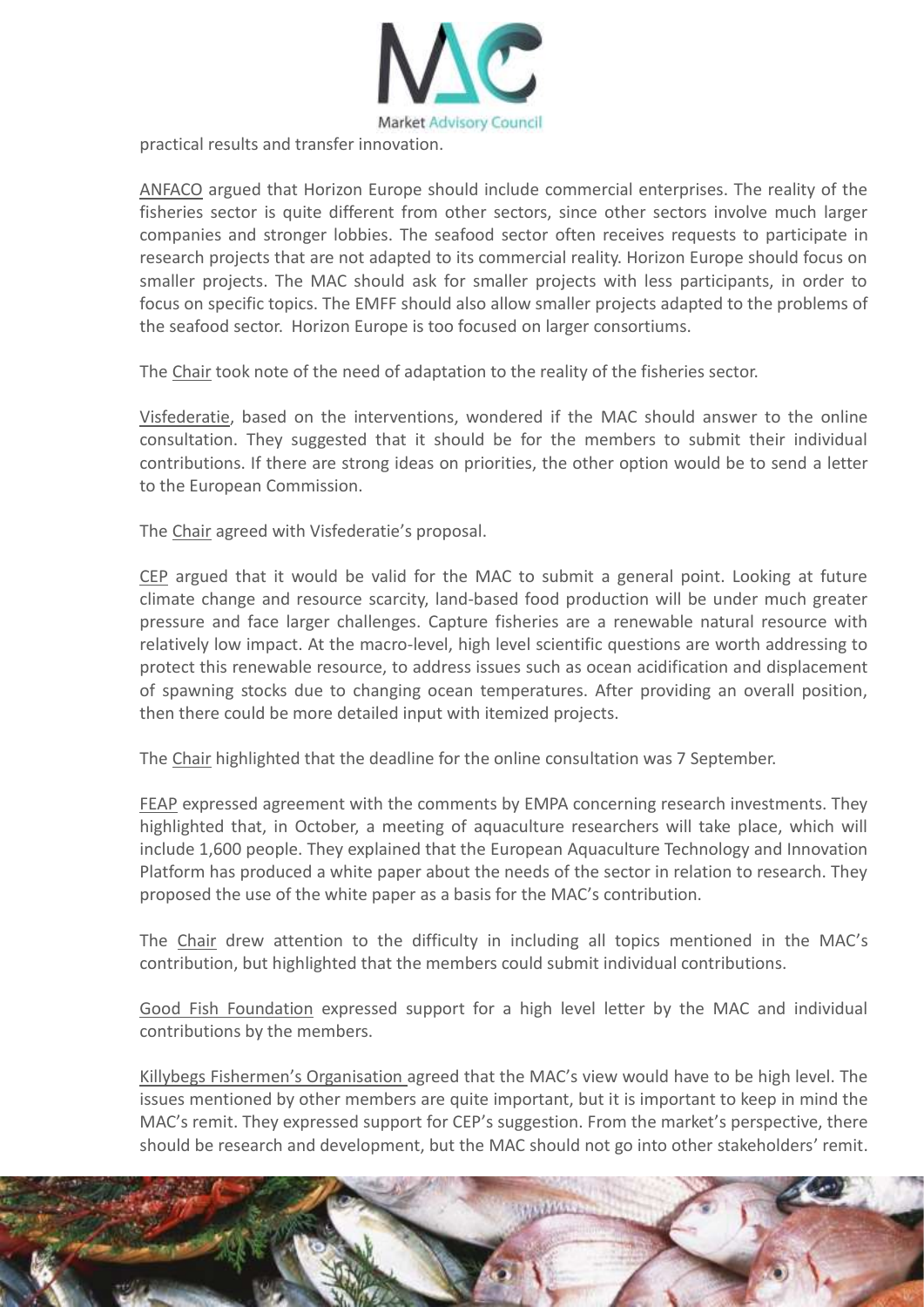

The response should be that the MAC is interested in research and development.

The Chair concluded that there was support for a high level letter, as proposed by CEP. The Chair invited CEP to draft the letter in collaboration with the Secretariat. The text could be submitted to the online consultation and included in a letter to DG MARE, in order to demonstrate that the MAC discussed and provided a response to the online consultation.

### **Scientific Denominations Changes: Sebastes Marinus, Theragra Chalcogramma, and Uroteuthis Chinensis**

#### **Update**

The Chair informed that this topic was requested by Bundesverband der deutschen Fischindustrie und des Fischgrosshandels e.V.. Before the meeting, the Commission was invited to provide an update on this topic. The Commission was unable to send a representative, but expressed their interest in knowing the industry's views.

Bundesverband der deutschen Fischindustrie und des Fischgrosshandels e.V. underscored the importance of scientific denominations. In packaging to consumers, it is necessary to refer to the scientific denomination of the species. Each Member State has its own list of scientific denominations and trade denominations. Therefore, if the scientific community is proceeding with changes to scientific denominations, it is necessary to analyse the implications to the market. According to information previously provided by the Commission, operators should continue using the "old" scientific denominations as long as the changes have not been reported to the World Customs Organisation, which would lead to a change in the tariff code system. Therefore, they would like to know if the European Commission has proceeded with this request to the World Customs Organisation. They would like to know if there is a deadline for the Commission to request changes to the denominations. They exemplified that, when exporting squid to third countries, European producers have been obliged to use the new scientific denominations. They have told their members to continue using the old scientific denominations as long as the tariff codes are not changed. In this context, it would be important to receive clarification from the Commission.

Visfederatie emphasised that the situation is problematic for EU operators. Some third countries use different denominations, which leads to problems when importing into the EU. The situation can have tariff implications, due to the different tariffs applicable to the various group species. They proposed for the MAC to write a letter to the European Commission with the questions referred by the previous speaker. In order for the industry to have an opinion, there should be an answer from the Commission on the changes and timeline.

Killybegs Fishermen's Organisation expressed full agreement with the previous speaker's proposal. They wanted to know the justification for the scientific denominations changes, plus if these changes have gone through the required scientific bodies.

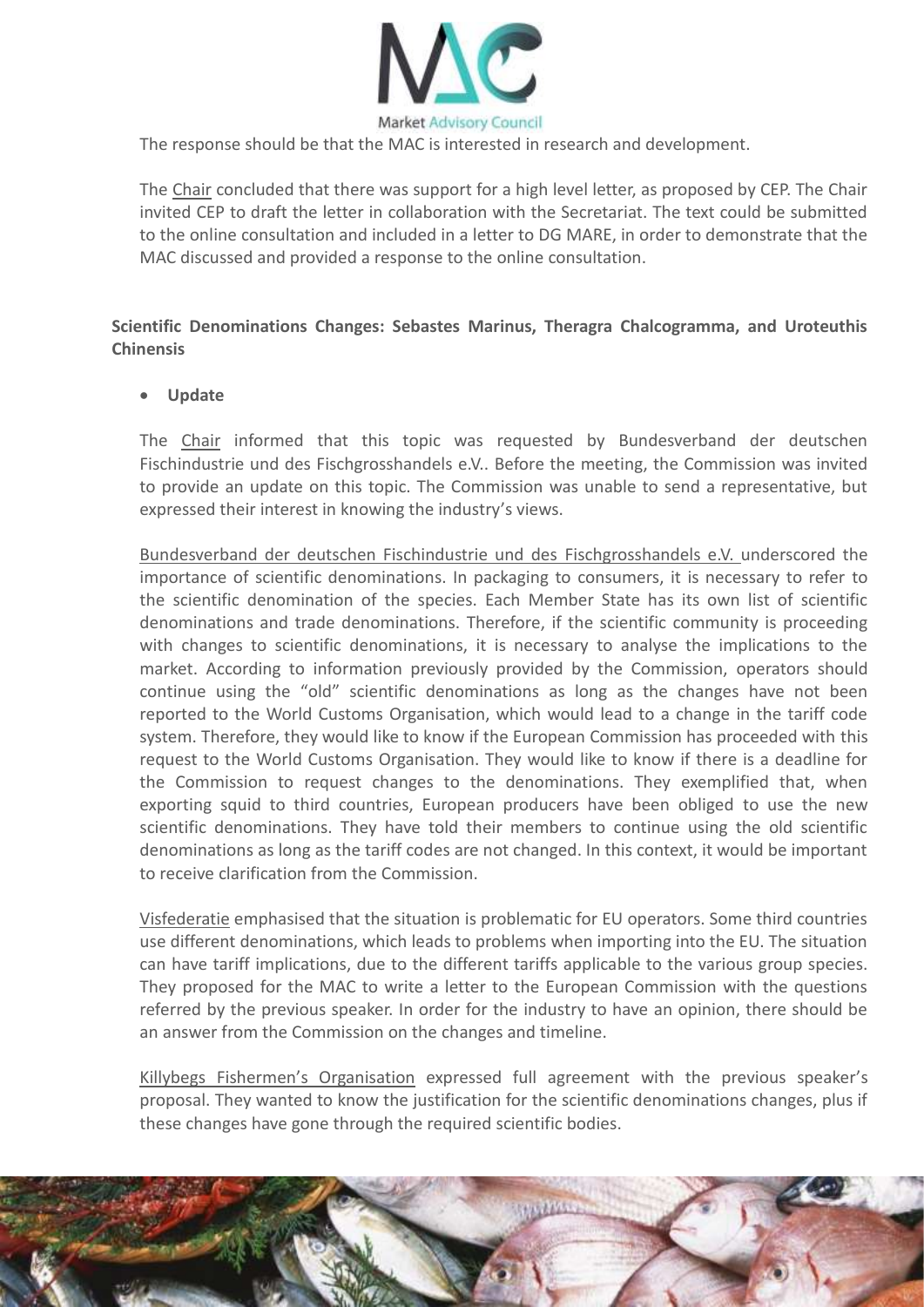

Bundesverband der deutschen Fischindustrie und des Fischgrosshandels e.V. explained that some scientific societies have found that, for example, Theragra Chalcogramma is closer to Gadus, which lead to a change of the name. The USA is already using the new denomination for Theragra Chalcogramma in their daily reporting and custom duties. The authorities of certain third countries are obliging operators to use the new denominations, while the Commission advises to continue using the previous denominations.

ETF expressed support for Bundesverband der deutschen Fischindustrie und des Fischgrosshandels e.V.'s concerns and Visfederatie's proposed course of action.

The Chair noted the agreement among members to write a letter to the Commission. The first draft wording will be proposed by Bundesverband der deutschen Fischindustrie und des Fischgrosshandels e.V..

#### **Contaminants**

 **Implications for fish, fishery products and fishmeal of lowering the limits for PCBs and dioxins – presentation by Commission Representative (DG SANTE and DG MARE)**

*Click [here](https://marketac.eu/wp-content/uploads/2019/05/MAC-dioxins-DL-PCBs.pdf) to access the presentation.*

The Chair recalled that, at the end of 2018, EFSA published its first comprehensive risk assessment of dioxins and dioxins-like PCBs in food and feed. The outcome of the study was a sevenfold reduction by the experts of the tolerable weekly intake (TWI) based on the new data. The reduction of the TWI would mean that the threshold would be exceeded across the EU population. The application of this reduction to seafood product could have dramatic effects on operators and the supply chain. Despite this health concern, EFSA has also communicated that the toxicity of some of the PCBs may have been overestimated. Therefore, a scientific panel expressed support for a review of some of the values underpinning the toxicity of the PCBs.

Bundesverband der deutschen Fischindustrie und des Fischgrosshandels e.V. highlighted that, at the moment, some companies producing fish oil made from aquaculture species have to examine their products with respect to dioxins. The companies are showing that, with over 300 examples, the dioxin in raw material coming from aquaculture is so low that it becomes a waste of money and time to analyse fish oil generated from aquaculture species to test for dioxins. They expressed their hope of a change of this legal requirement in relation to fish oil produced from raw material from aquaculture species. The dioxin is a sum of different products, so the industry depends on scientists to determine the algorithm of toxicity. Since there is less pollution and quite an investment to clean smoke, among other factors, there should be less dioxin than 20 years ago.

Good Fish Foundation stated that the concern is that several PCBs and dioxins are persistent. Even if these are not being emitted at such a large scale as before, they remain in the environment, because they do not degrade.

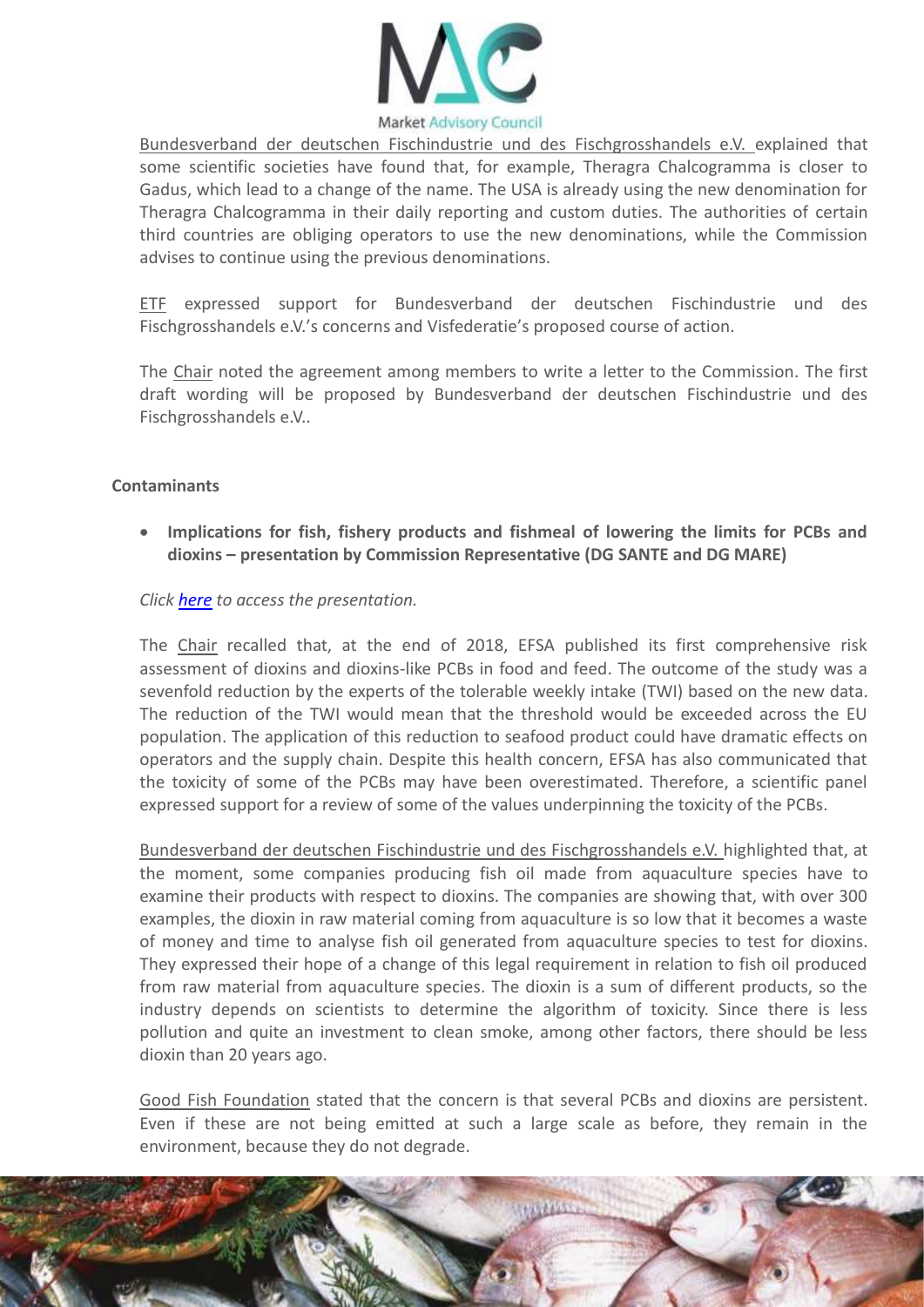

EMPA stated that the French sanitary authority has transmitted, for two years, plenty of data to DG SANTE which justifies a twofold reduction of PCBs and dioxins. There were thousands of analyses transmitted. EMPA discussed this with a representative of the French sanitary authority. According to the representative, there was no feedback from DG SANTE regarding this data.

Killybegs Fishermen's Organisation emphasised that the MAC found out about this EFSA assessment by chance. When there are proposals related to heavy metals, PCBs, or other products, the Commission should inform the MAC of these studies. It should be a practice as common as informing the other advisory councils on fishing opportunities. They would like to see the actual toxicology results. A flaw in the assessment can change the whole result, meaning that the limits become meaningless. They would also like to know about cadmium in connection to seafood, particularly the EU and Chinese standards.

Good Fish Foundation outlined that, previously, toxicity was only analysed from the death risk. However, it has been discovered that many substances are hormone disruptors. Many of the substances require more in-depth research.

Regarding the methodology, the EMPA insists that the toxicological data used by EFSA come from old databases on the consumption of different types of food by the European population. Risk calculations are based on data from the 1980s. There are huge variations between data from different countries. There are mainly problems with the data on shellfish consumption. The MAC should suggest to DG SANTE to renew the database that is too old, in order to ensure the representativeness of today of the new consumption patterns from one European country to another.

The European Commission (DG MARE) informed the members concerning DG MARE's contact point for sanitary matters.

The European Commission (DG SANTE) outlined that the EFSA opinion from November 2018 determined that the TWI for dioxins and dioxins-like PCBs was reduced from 14 pg TEQ/kg bw/week to 2. The exposure assessments show that the European population was generally below the previous guidance value of 14, while they are largely above the new TWI. There have been discussions on these values and there have been comments by Member State authorities. On 14 November, there was a specific hearing with the Member States where they had the opportunity to express comments. Overall, EFSA has provided a full report of the outcome of this hearing, including the individual contributions of the Member States, on their website.

As for a follow-up, the Commission has highlighted the issue, but has not discussed the matter in detail. One of the recommendations of the EFSA's opinion is to look into to the toxic equivalent matters. The current levels were based on the factors from the year 2005. There are indications that some of toxic equivalent matters are overestimated. There is a significant uncertainty. The Commission has contacted the WHO, in order to promote a review of the values based on the EFSA's findings. The WHO has informally committed to undertake a review,

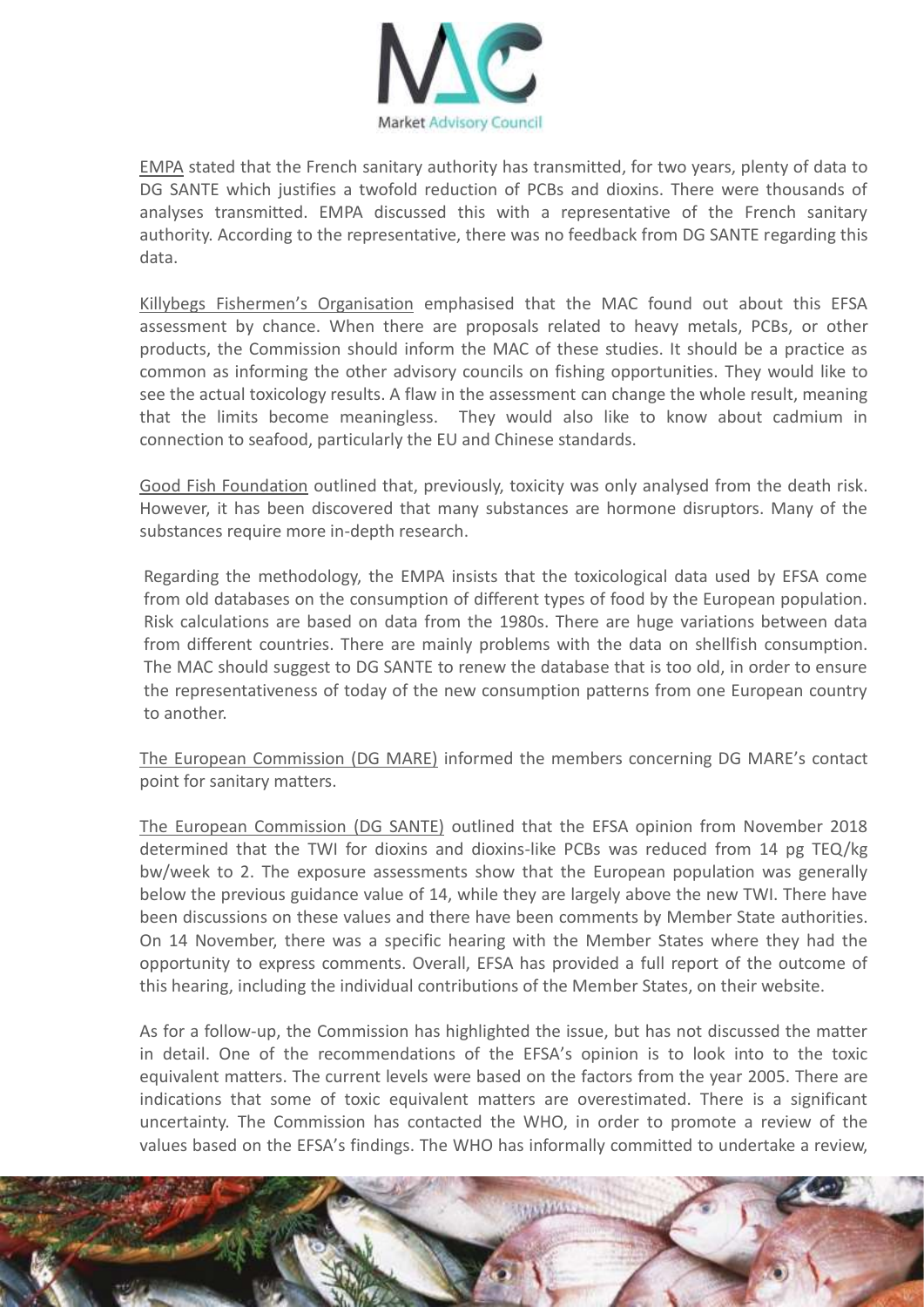

which will take place early next year. If the WHO does not proceed with this review, then the Commission will analyse how to proceed with EFSA. It would be difficult to set values with so much uncertainty. Within the general exposure, fisheries products contribute significantly. On the other hand, the benefits of consuming fish are known. From a risk management point-ofview, EFSA has started working on developing a new risk-benefit analysis. This analysis will only be completed when the new toxic equivalency matters are available.

EFSA has an extensive database on dioxins and dioxins-like PCBs. The Commission has asked EFSA to convert the values in the database, once WHO provides the new information. Before finalising the review on the maximum levels, the new values should be available, in order to reduce the uncertainties. Therefore, it will not take place before the second half of next year. The discussions and data assessment have started. Under the current legislation, there is a general level for fish and fishery products. It is important to discuss if there should be different levels.

The Commission will also work on a new recommendation for fish from the Baltic region concerning how to manage the high presence of dioxins and dioxins-like PCBs, which is connected to certain national derogations. It is not possible to analyse every lot for PCBs. According to this recommendation, certain fish from the Baltic region are assumed to be compliant to trade in the rest of the EU, while other types are not. The Commission is also assessing what can be done as remediation for contamination, particularly in situations of contamination of the seas and aquaculture.

The review of the maximum levels is based on the current data from EFSA's database. The overview of the data is publicly available as a supplement to the EFSA opinion. From these data, there is a possibility to, in certain instances, lower the maximum levels. However, it is necessary to take into account other factors. There is a widely used screening technology to check compliance. When lowering levels, there should still be the possibility to use rapid screen tests. The Commission has asked for assistance from the European Union Reference Laboratories (EURL) on this matter.

The European Commission (DG MARE) wanted confirmation if the current situation is of risk analysis by EFSA. In order to reach risk management, the Commission is gathering information and discussing the matter with stakeholders and experts. There will be a management decision after the second half of 2020.

The European Commission (DG SANTE) confirmed that was the case. Several issues need to be discussed, for example differences between conventional and organic eggs. There is a general level for fish and fishery products, but it is important to assess if there should be differentiation in the products.

Visned asked for more information concerning the Baltic region situation.

The European Commission (DG SANTE) explained that, overall, in the Baltic region, fish contains higher levels of dioxins PCBs. The maximum levels are also applicable to fish in the Baltic

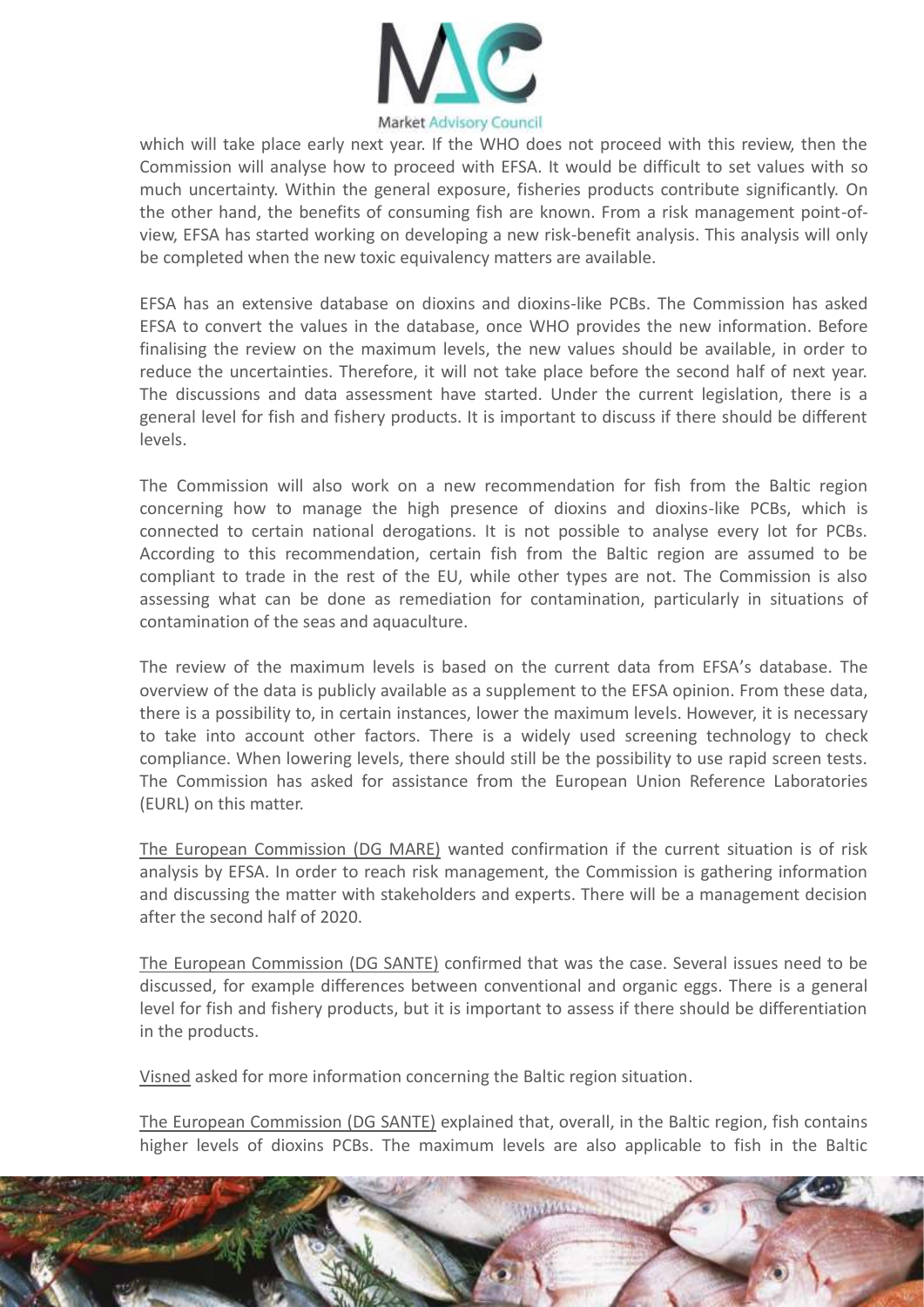

regions. The Commission has granted a derogation to Sweden, Finland and Latvia, so that these Member States can place on their domestic market fish that is not compliant with the EU's legislation for local consumption, which must have accompanying measures on consumption advice.

Not all fish from the Baltic region is non-compliant with the EU's legislation. The recommendation identifies that certain species with specific sizes from some areas can be placed in the market without the need to check individual batches for the presence of PCBs. When there is a suspicion of presence of PCBs, the other countries can do a test to verify compliance before putting the products in the market. The Commission has asked the countries neighbouring the Baltic region to provide data to EFSA, in order to update the recommendation with new data.

Visned wanted to know if the changes in the threshold are not affecting the situation in the Baltic region at present.

The European Commission (DG SANTE) highlighted that several species form the Baltic region are compliant with the maximum level of 14. If the level is changed to 2, then a review will be required.

Bundesverband der deutschen Fischindustrie und des Fischgrosshandels e.V. explained that members from their association are processing oil from aquaculture raw material, mainly salmon and trout. The members analyse each lot and found PCBs which are six times lower than the limit. The possibility of products above the limit is very unlikely. They wanted to know if it was possible to grant an exemption for processing of oil originating from aquaculture species in relation to analysis for dioxins. Otherwise, processors are simply wasting money.

The European Commission (DG SANTE) took note of the request. First, the processors need to send the data and make their case. With this, the Commission can bring up this request to the Member States to get first reactions. Based on that, there can be a formal request. If there is a request for the exemption and the necessary data, then the Commission can consider it.

Killybegs Fishermen's Organisation, in relation to the toxicology results, wanted to know if the Commission will reassess the situation for heavy metals. They highlighted a continuous problem concerning EU and Chinese requirements for cadmium levels in crustaceans, particularly in crab. The methodologies are different. They wanted to know if a review of the cadmium would take place, plus if there will be an attempt to bring together the EU and Chinese standards.

The European Commission (DG SANTE) explained that currently the cadmium levels for all foodstuffs are under review. The problem with the cadmium levels in crustaceans is that the EU has imposed strict levels on the white meat, while some crabs are eaten with the brown meat. The brown meat contains the higher levels. A few years ago, there was a discussion on setting a high level including the brown meat, but that was not successful. If the brown meat is largely consumed, it is necessary to see how to regulate it. The Commission took note of the concerns expressed. As for the different standards, the Commission stated that there is a possibility for a

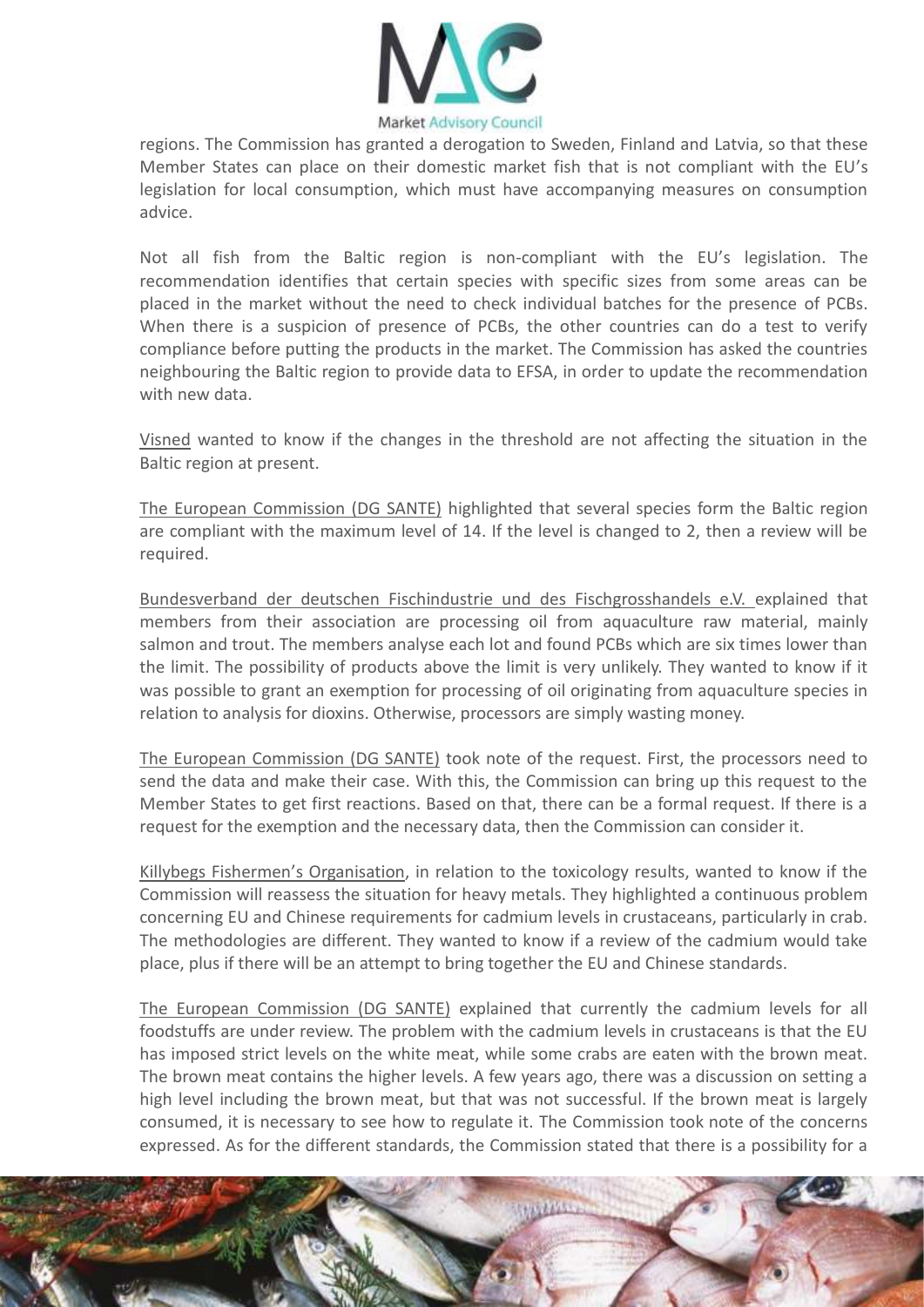

discussion on the scientific grounds between the EU and China. There is no automatism to align standards.

Killybegs Fishermen's Organisation emphasised that it is a scientific methodology issue. The limits applied by the Chinese authorities are for the entire crab. The limit is much lower than the EU. They suggested a scientific collaboration concerning the methodology. This is causing a problem for exporters of crab. The exporters comply with the EU's standards, but the European officers cannot certify compliance with Chinese standards.

ADEPALE requested an update on the mercury presence in fish dossier, which was suspended.

The European Commission (DG SANTE) recognised that there had been a discussion on the lowering of levels for certain fish, while having an increase for others. The Commission tried to develop a consumer advice. The dossier has been suspended. There is no concrete perspective to resume the discussions on mercury in fish. If there was a new element to trigger new considerations, then it would be possible to advance.

ANFACO underscored the importance of the discussion on mercury presence in fish. The toxicological risk in relation to mercury in fish is being approached in a simplistic manner with individual transmissions. The control limits are excessive and the security margins have not been properly measured. The interactions between the different elements should be considered, including the relation between selenium and mercury. The intestinal absorption and different processes mean that the absorption levels do not correspond to the legislation. They drew attention to different scientific studies on this topic from several international universities, which can be transmitted to the Commission. All the studies demonstrate that there is a relation between selenium and mercury which must be considered. This situation affects the diets of consumers. Associating mercury to fish consumption is a mistake. Certain groups are promoting this mistake to reduce the consumption of fish. The EU should promote a balanced diet that includes fish.

The European Commission (DG SANTE) stated that every information concerning the interaction between selenium and mercury is welcome. The aim of the Commission is not to reduce the consumption of fish and fishery products. The Commission will need to find the right balance between contamination and the health benefits from the consumption of fish. The discussion on mercury has been difficult, which has not allowed a conclusion.

#### **Caviar Labelling**

**Way forward**

FEAP informed that they had a meeting with DG MARE to discuss the issue of caviar labelling. Taking into account the concerns of the MAC's processing sector and the legal problems raised by DG MARE, they proposed for the AAC to adapt their advice on caviar labelling. The new proposal would be presented to the MAC at the next Working Group 3 meeting.

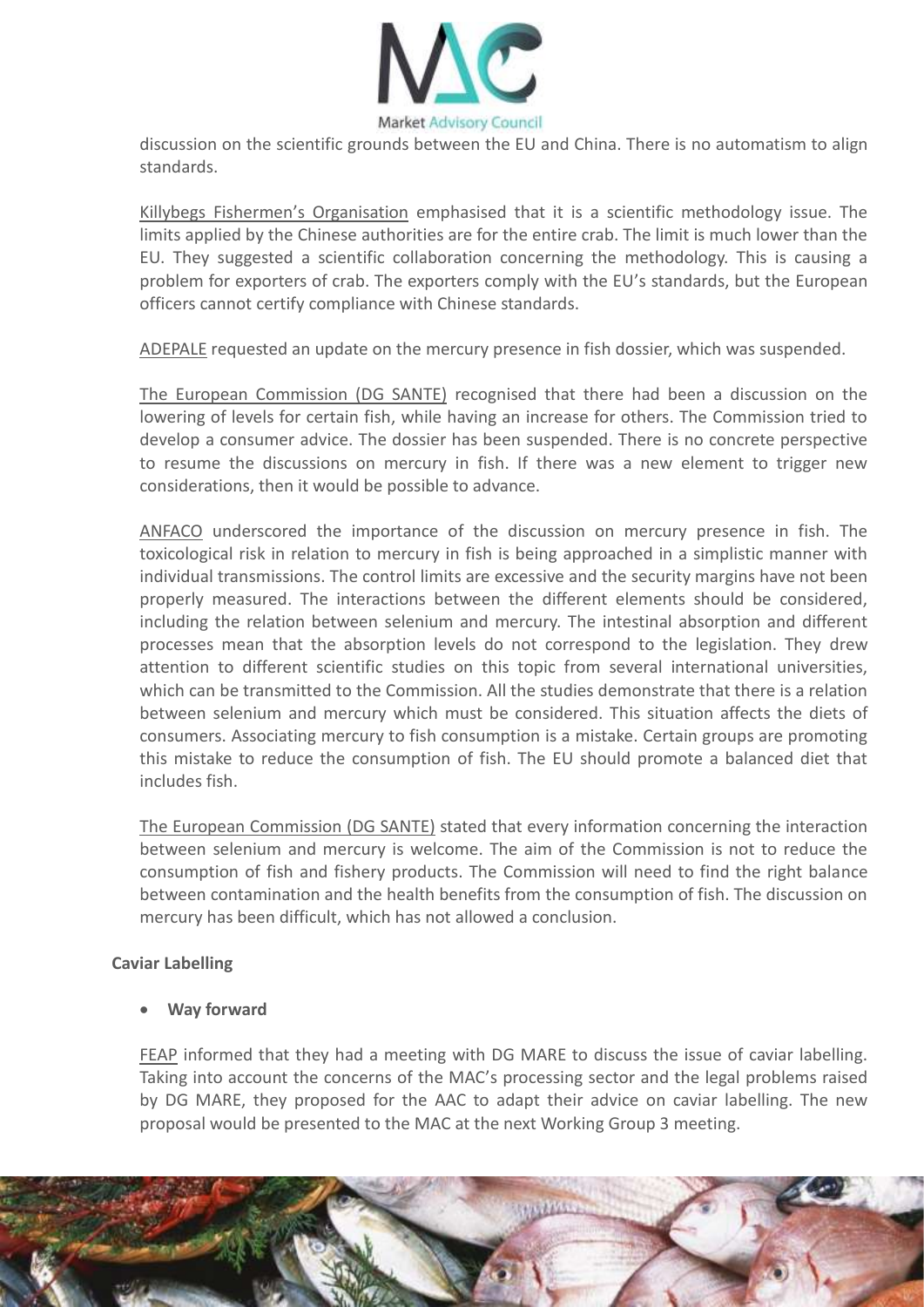

The Chair took note of the issue for the Working Group 3 meeting taking place in January 2020.

**AOB**

None.

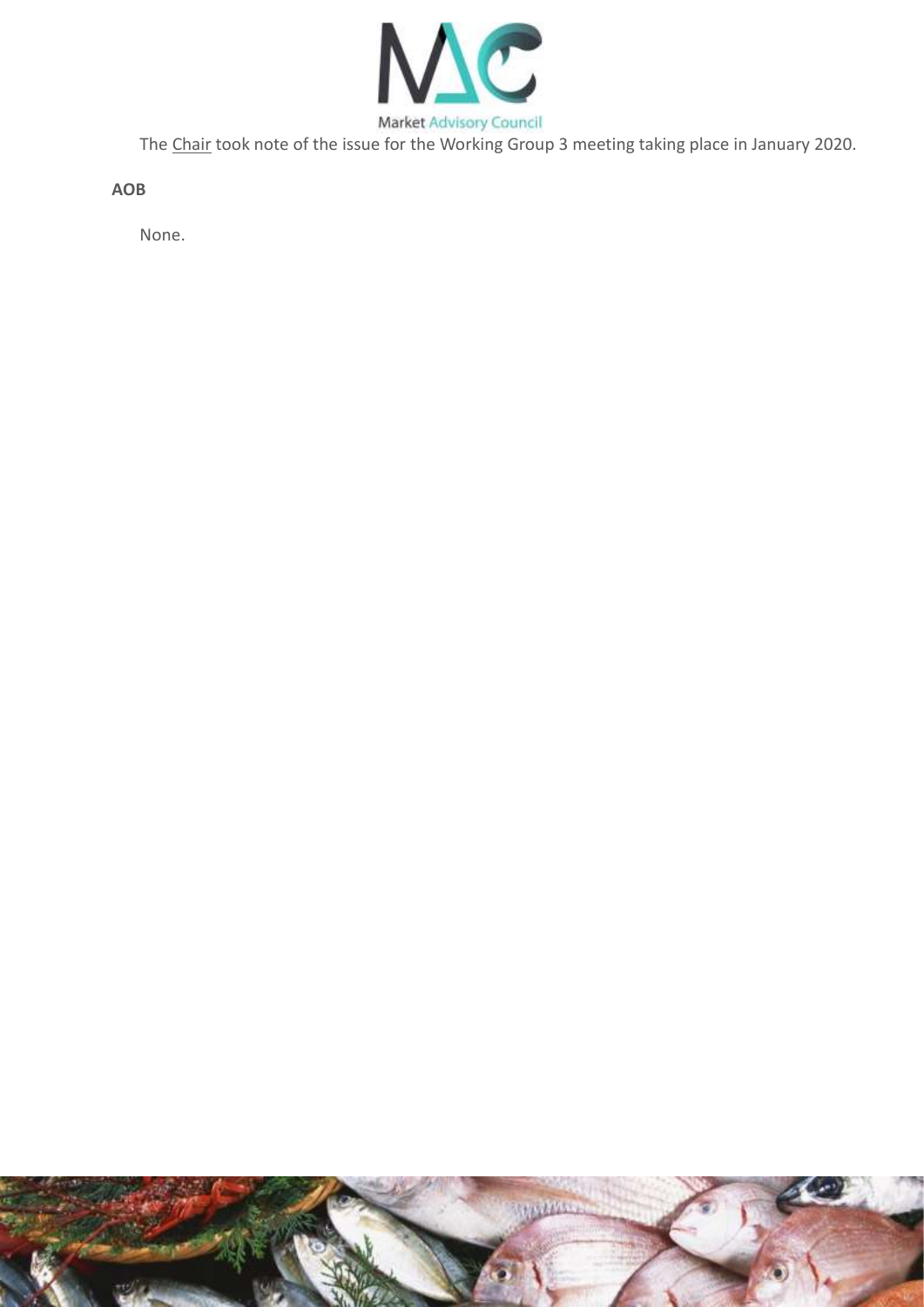

## **List of attendees**

| Representative                             | <b>Organisation</b>                                                                |
|--------------------------------------------|------------------------------------------------------------------------------------|
| <b>Christine Absil</b>                     | <b>Good Fish Foundation</b>                                                        |
| Roberto Carlos Alonso Baptista de<br>Sousa | ANFACO-CECOPESCA                                                                   |
| Marco Baldoli                              | AIPCE-CEP                                                                          |
| Cynthia Benites                            | COPA COGECA                                                                        |
| Victor Bouvard                             | <b>FEDOPA</b>                                                                      |
| <b>Emiel Brouckaert</b>                    | <b>EAPO</b>                                                                        |
| Pierre Commére                             | <b>ADEPALE</b>                                                                     |
| <b>Juan Elices</b>                         | Spain                                                                              |
| José Carlos Escalera Aguilar               | <b>FECOPESCA</b>                                                                   |
| Haydeé Fernández Granja                    | <b>CONXEMAR</b>                                                                    |
| Nicolás Fernández Muñoz                    | OPP72                                                                              |
| Cécile Fouquet                             | Aquaculture Advisory Council Secretariat                                           |
| Matthias Keller                            | Bundesverband der deutschen Fischindustrie<br>und<br>des<br>Fischgrosshandels e.V. |
| Andrew Kuyk                                | <b>CEP</b>                                                                         |
| Jovana Lippens                             | <b>MAC Secretariat</b>                                                             |
| Serio López García                         | OPP-07-LUGO                                                                        |
| Jens Mathiesen                             | <b>Danish Seafood Association</b>                                                  |
| <b>Eduardo Miguez</b>                      | Puerto de Celeiro S.A. - OPP77                                                     |
| Dana Miller                                | Oceana                                                                             |
| Sean O'Donoghue                            | Killybegs Fishermen's Organisation                                                 |
| Erik Bjørn Olsen                           | Living Sea                                                                         |
| <b>Basilio Otero</b>                       | Federación Provincial Cofradías de Pescadores de Lugo                              |
| <b>Guus Pastoor</b>                        | Visfederatie                                                                       |
| Franca Peron                               | Union Food / ANCIT                                                                 |
| Janne Posti                                | Marine Stewardship Council                                                         |
| Katrin Vilhelm Poulsen                     | <b>WWF</b>                                                                         |
| Paulien Prent                              | Visfederatie                                                                       |

**WAYN**